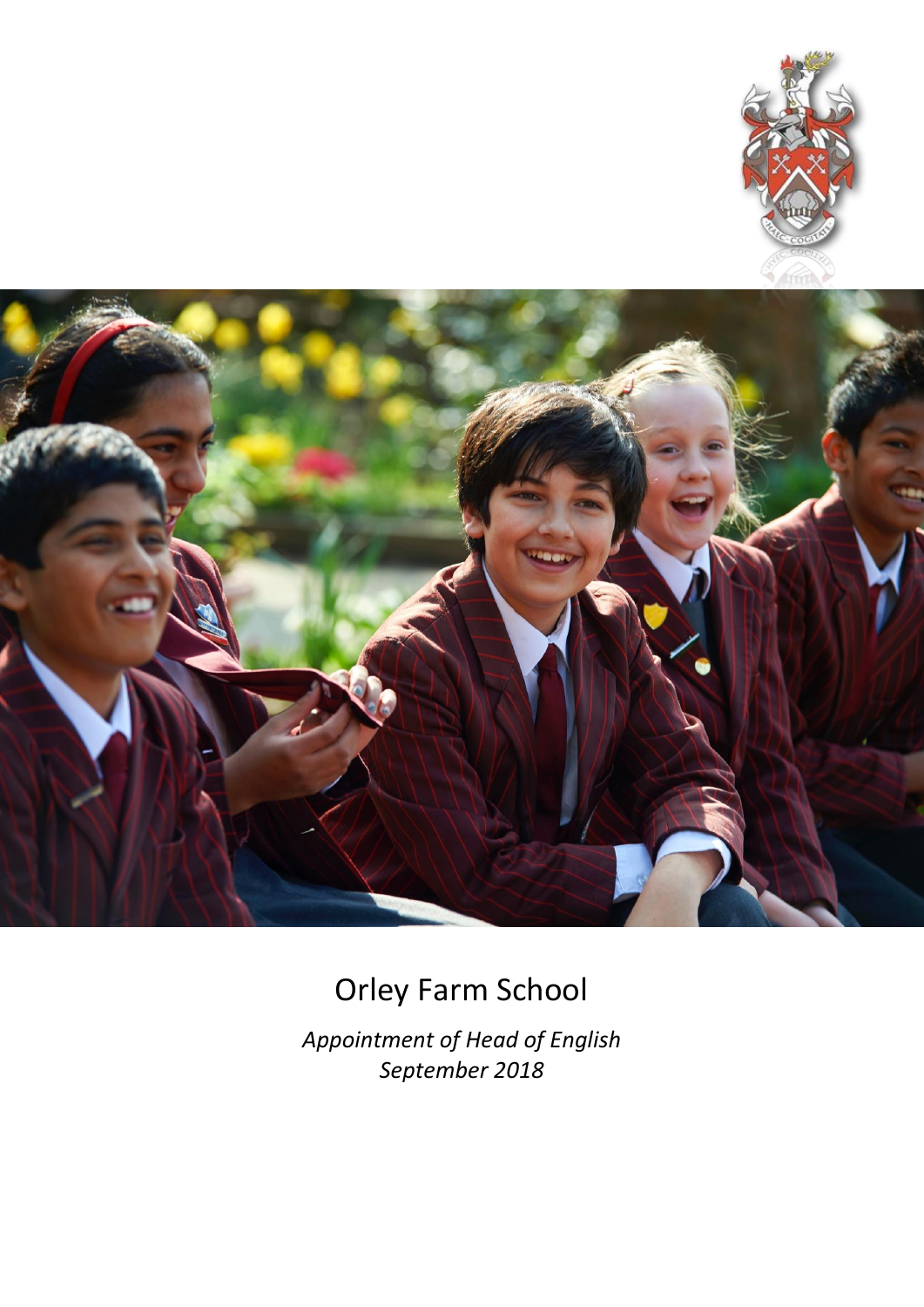

**Orley Farm School**

South Hill Avenue Harrow on the Hill Middlesex HA1 3NU School Office 020 8869 7600 office@orleyfarm.harrow.sch.uk www.orleyfarm.harrow.sch.uk

**Tim Calvey** BA(Ed) Hons. Headmaster Direct Line 020 8869 7606 headspa@orleyfarm.harrow.sch.uk

Thursday 1<sup>st</sup> February 2018

Dear Applicant,

Orley Farm School is an extraordinary place of learning! We are set in a highly competitive part of London where expectations are always leveled at doing and being our very best. The DNA of this school runs very deep as we approach our  $175<sup>th</sup>$  anniversary and it is founded in developing remarkable young people, not simply the one-dimensional 'academic' child. We are equally focused on developing the social, physical, creative, emotional and spiritual child alongside our academic challenge because we know that this leads to enriched learning. It is also the right thing to do in a world that tends to only value short-term highs; we are in this for 'life', as I want our pupils, staff and parents to look back on their Orley years as a time of wonder and inspiration!

As a school, we have been in a very fortunate position investing the best part of £10 million over the past four years and we are looking to invest a similar figure in the near future but facilities are nothing without the right staff team. I am blessed to have a wonderful Curriculum Team and I am looking for an outstanding Head of English who wants to inspire 500 girls and boys and 700 parents!

I was so fortunate in my early years as an art teacher and Housemaster to work for a Head who expected me to make mistakes, learn from them but to always aim for the stars! I hope that having the opportunity to visit our website and peruse our prospectus will give you further insight into what an extraordinary place this is with infinite opportunities. Initiative and Risk Taking are two of our ten unique 'Thinking Skills' and if the attached role and description of our community excites you, then I do hope that we hear from you!

TIM Exweg.

Tim Calvey Headmaster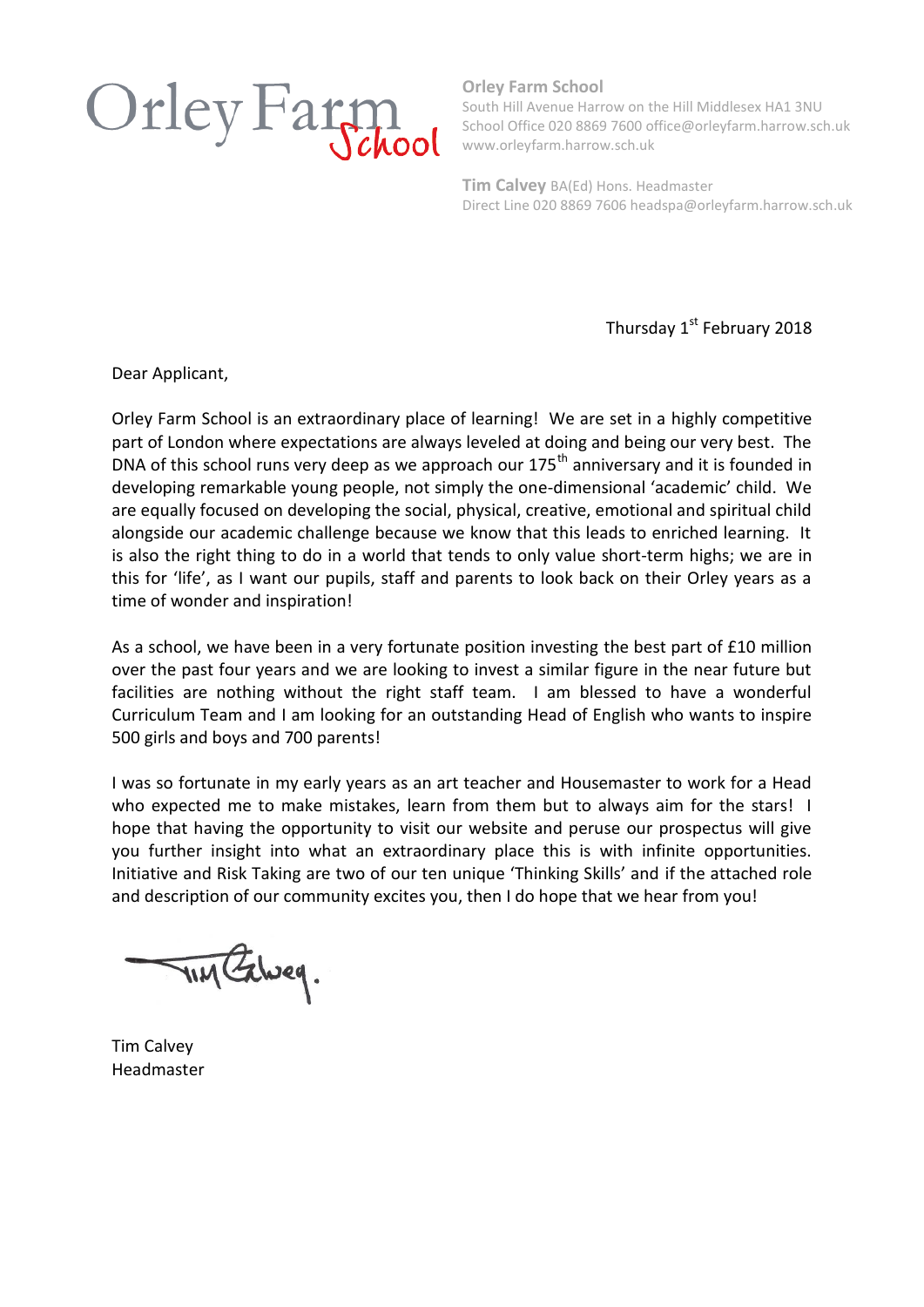# **Benefits of working at Orley Farm School include:**

- An extremely committed, loyal and happy staff and highly motivated pupils
- A beautiful working environment set in a 36 acre site in Harrow on the Hill
- A highly competitive salary scale
- Membership of the Teachers' Pension Scheme
- A comprehensive CPD Programme
- The opportunity to select and attend relevant training courses
- An NQT Programme
- Childcare voucher scheme
- Salary sacrifice scheme
- On-site parking
- Excellent transport links (we are in close proximity to both the Piccadilly and Metropolitan lines and very close to the A40)
- Free breakfast, lunch and refreshments
- An outdoor swimming pool which staff are encouraged to use throughout the summer months

# **The School is committed to safeguarding and promoting the welfare of children and young people and expects all staff and volunteers to share this commitment.**

# **MAIN RESPONSIBILITIES FOR HEAD OF ENGLISH**

- To be accountable for leading, managing and developing the subject/curriculum area;
- To raise standards of pupil attainment and achievement, ensuring an appropriately differentiated curriculum is delivered and monitored;
- To be accountable for pupil progress and development within the subject area;
- To liaise with the SENCo supporting pupil progress;
- To have oversight of English teaching and learning across the whole school;
- To liaise with the subject coordinator;
- To develop and enhance the teaching practice of others.
- To develop and review syllabuses, resources, schemes of work, assessment and teaching and learning strategies in the department;
- To oversee day-to-day management and leadership of the department;
- To actively monitor and follow up pupil progress;
- To implement School Policies and Procedures, e.g. Equal Opportunities, Health and Safety, Data Protection, Safeguarding, Risk Assessments etc. ensuring that all policies and practices, throughout the department are in-line with requirements and are updated where necessary;
- To keep up to date with and respond to developments in the subject area and teaching practice and methodology;
- To promote teamwork and to motivate staff to ensure effective working relations;
- To establish the process of the setting of targets within the department and to work towards their achievement;
- To contribute positively to the CPD procedures of the school and your departmental staffing;
- To disseminate information from HoD meetings;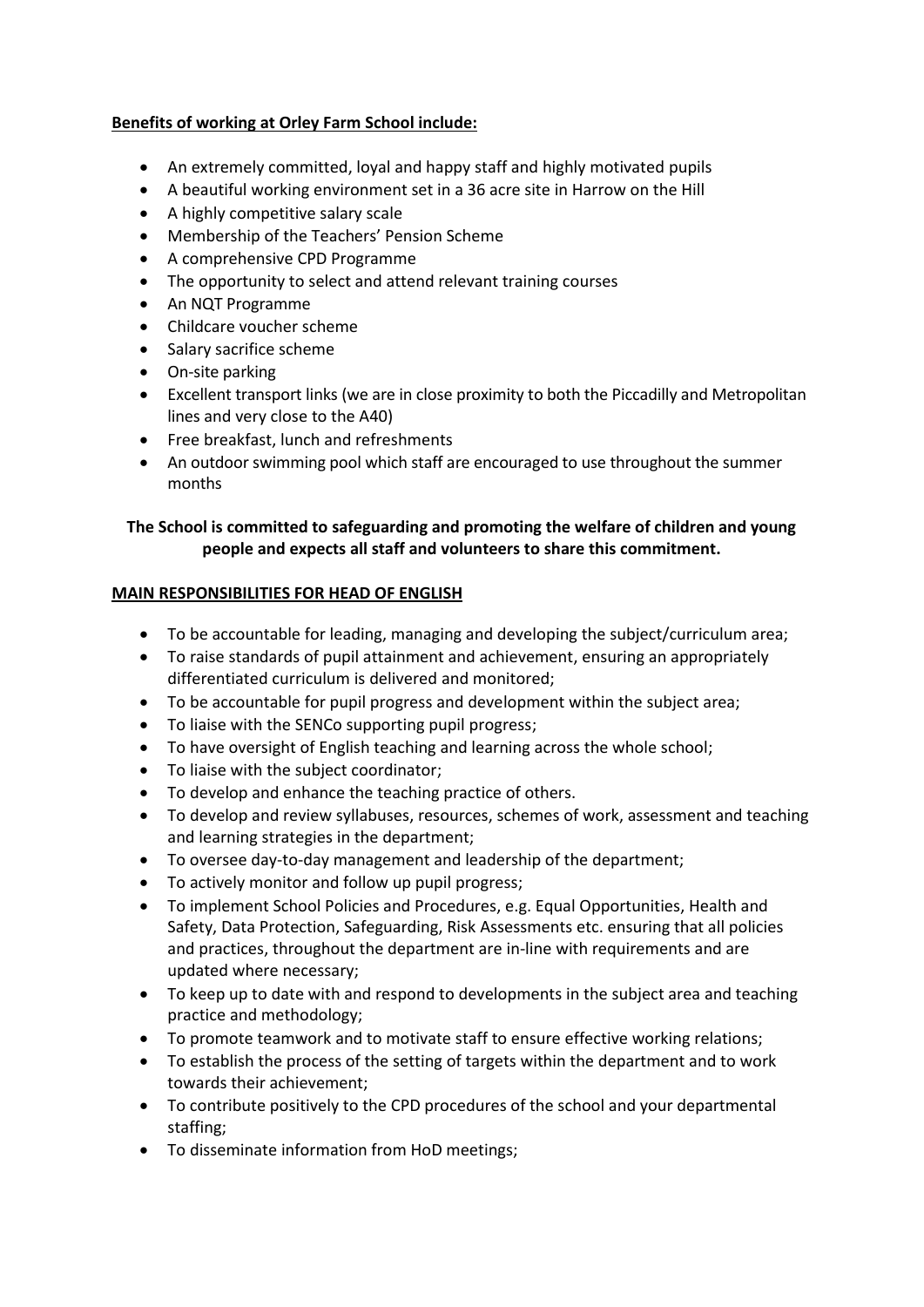- To ensure effective communication / consultation as appropriate with parents / guardians;
- To act as a Form Teacher / Tutor and to carry out the duties associated with that role as outlined in the job description, as required;
- To play a full part in the life of the school community, to support its distinctive aims, ethos and policies and to encourage and ensure staff and pupils to follow this example;

# **PERSON SPECIFICATION**

# **Qualifications:**

- Graduate with Qualified Teacher Status
- Ongoing professional development
- Appropriate degree
- KS2/3 level teaching experience

#### **Key Competencies:**

- Ability to be a strong and supportive leader, and delegate appropriately;
- Ability to be an excellent classroom practitioner and good role model;
- Ability to think strategically and successfully implement agreed strategies;
- Ability to liaise and work with other heads of department to promote the education of all pupils;
- Ability to use data to promote learning and to set targets appropriate to pupils' abilities and needs.

# **Personal Qualities:**

- A passion for English
- $\bullet$  High levels of drive and energy;
- High levels of interpersonal skills;
- Commitment to independent education and high pupil expectations;
- Ability to contribute to and further develop extra-curricular opportunities within the school;
- Ability to set and achieve realistic goals;
- Ability to support, motivate and inspire others;
- Sense of humour, good listener, positive outlook;
- Ability to impose calm;
- Ability to work as part of a team;
- Demonstrate a passion for teaching English.

# **Professional Knowledge & Understanding of:**

- The theory and practice of providing effectively for the individual needs of all children (e.g. classroom organisation and learning strategies);
- Outstanding pastoral care and safeguarding of children;
- Curriculum requirements across KS2-KS3;
- The monitoring, assessment, recording and reporting of pupils' progress;